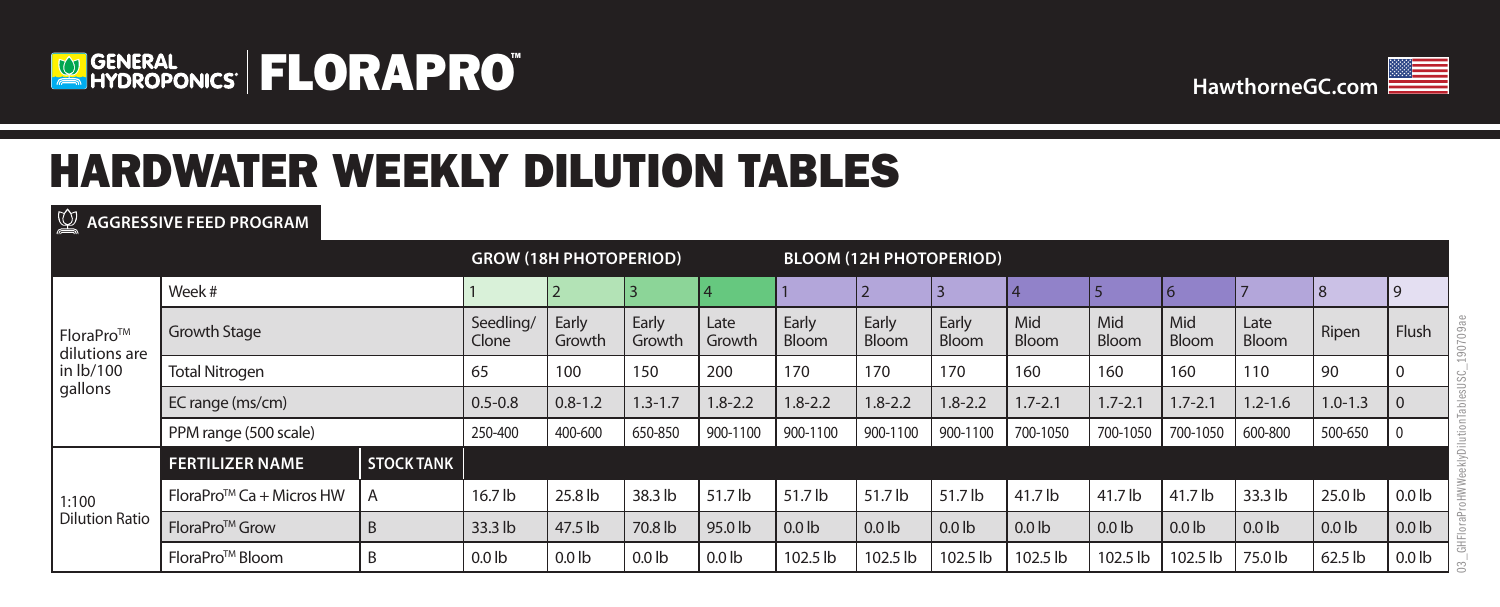



# HARDWATER WEEKLY DILUTION TABLES

**MEDIUM FEED PROGRAM**

|                                                    |                             |                   |                    | <b>GROW (18H PHOTOPERIOD)</b> |                 |                   | <b>BLOOM (12H PHOTOPERIOD)</b> |                |                       |                     |              |              |               |             |                   |
|----------------------------------------------------|-----------------------------|-------------------|--------------------|-------------------------------|-----------------|-------------------|--------------------------------|----------------|-----------------------|---------------------|--------------|--------------|---------------|-------------|-------------------|
| FloraPro™<br>dilutions are<br>in lb/100<br>gallons | Week #                      |                   |                    |                               |                 |                   |                                |                |                       |                     |              | 6            |               | 8           | 9                 |
|                                                    | <b>Growth Stage</b>         |                   | Seedling/<br>Clone | Early<br>Growth               | Early<br>Growth | Late<br>Growth    | Early<br>Bloom                 | Early<br>Bloom | Early<br><b>Bloom</b> | Mid<br><b>Bloom</b> | Mid<br>Bloom | Mid<br>Bloom | Late<br>Bloom | Ripen       | <b>Flush</b>      |
|                                                    | <b>Total Nitrogen</b>       |                   | 55                 | 80                            | 120             | 160               | 140                            | 140            | 140                   | 130                 | 130          | 130          | 90            | 70          |                   |
|                                                    | EC range (ms/cm)            |                   | $0.4 - 0.7$        | $0.6 - 1.0$                   | $1.0 - 1.4$     | $1.4 - 1.8$       | $1.4 - 1.8$                    | $1.4 - 1.8$    | $1.4 - 1.8$           | $1.3 - 1.7$         | $1.3 - 1.7$  | $.3 - 1.7$   | $0.9 - 1.3$   | $0.7 - 1.1$ | $\Omega$          |
|                                                    | PPM range (500 scale)       |                   | 200-350            | 300-500                       | 500-700         | 700-800           | 700-800                        | 700-800        | 700-800               | 650-850             | 650-850      | 650-850      | 450-650       | 350-550     | l 0               |
|                                                    | <b>FERTILIZER NAME</b>      | <b>STOCK TANK</b> |                    |                               |                 |                   |                                |                |                       |                     |              |              |               |             |                   |
| 1:100                                              | $FloraProTM Ca + Microsoft$ | A                 | $13.3$ lb          | 20.7 lb                       | 30.7 lb         | 41.3 lb           | 41.3 lb                        | 41.3 lb        | 41.3 lb               | 33.3 lb             | 33.3 lb      | 33.3 lb      | 26.7 lb       | 20.0 lb     | 0.0 <sub>lb</sub> |
| <b>Dilution Ratio</b>                              | FloraPro <sup>™</sup> Grow  | B                 | $26.7$ lb          | 38.0 lb                       | 56.7 lb         | 76.0 lb           | $0.0$ lb                       | $0.0$ lb       | $0.0$ lb              | 0.0 <sub>1</sub> b  | $0.0$ lb     | $0.0$ lb     | $0.0$ lb      | $0.0$ lb    | 0.0 <sub>lb</sub> |
|                                                    | FloraPro <sup>™</sup> Bloom | B                 | 0.0 <sub>1b</sub>  | 0.0 <sub>1</sub> b            | $0.0$ lb        | 0.0 <sub>lb</sub> | 82.0 lb                        | 82.0 lb        | 82.0 lb               | 82.0 lb             | 82.0 lb      | 82.0 lb      | 60.0 lb       | 50.0 lb     | 0.0 <sub>1</sub>  |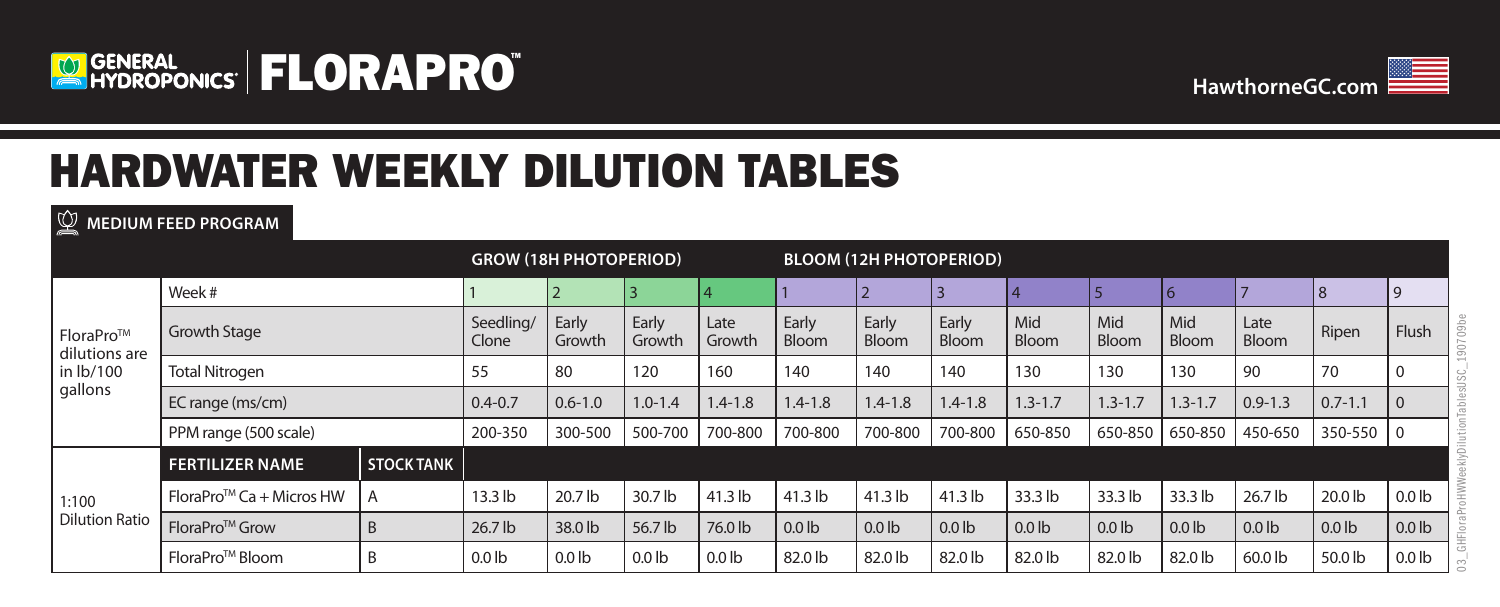



## HARDWATER WEEKLY DILUTION TABLES

**LIGHT FEED PROGRAM**

|                                                    |                                        |                   | <b>GROW (18H PHOTOPERIOD)</b> |                  |                 |                   |                       | <b>BLOOM (12H PHOTOPERIOD)</b> |                |              |              |                     |               |             |                   |
|----------------------------------------------------|----------------------------------------|-------------------|-------------------------------|------------------|-----------------|-------------------|-----------------------|--------------------------------|----------------|--------------|--------------|---------------------|---------------|-------------|-------------------|
| FloraPro™<br>dilutions are<br>in lb/100<br>gallons | Week #                                 |                   |                               |                  |                 |                   |                       |                                |                |              |              | 6                   |               | 8           | 9                 |
|                                                    | <b>Growth Stage</b>                    |                   | Seedling/<br>Clone            | Early<br>Growth  | Early<br>Growth | Late<br>Growth    | Early<br><b>Bloom</b> | Early<br>Bloom                 | Early<br>Bloom | Mid<br>Bloom | Mid<br>Bloom | Mid<br><b>Bloom</b> | Late<br>Bloom | Ripen       | Flush             |
|                                                    | <b>Total Nitrogen</b>                  |                   | 50                            | 70               | 105             | 140               | 120                   | 120                            | 120            | 110          | 110          | 110                 | 80            | 60          | $\mathbf 0$       |
|                                                    | EC range (ms/cm)                       |                   | $0.3 - 0.6$                   | $0.5 - 0.8$      | $0.8 - 1.2$     | $.2 - 1.5$        | $1.2 - 1.5$           | $1.2 - 1.5$                    | $1.2 - 1.5$    | $1.1 - 1.4$  | $1.1 - 1.4$  | $1.1 - 1.4$         | $0.8 - 1.2$   | $0.6 - 1.0$ | $\Omega$          |
|                                                    | PPM range (500 scale)                  |                   | 150-300                       | 250-400          | 400-600         | 600-750           | 600-750               | 600-750                        | 600-750        | 550-700      | 550-700      | 550-700             | 400-600       | 300-500     | $\overline{0}$    |
|                                                    | <b>FERTILIZER NAME</b>                 | <b>STOCK TANK</b> |                               |                  |                 |                   |                       |                                |                |              |              |                     |               |             |                   |
| 1:100                                              | Flora $Pro^{\text{TM}}$ Ca + Micros HW | A                 | $11.7$ lb                     | $18.1$ lb        | 26.8 lb         | $36.2$ lb         | 36.2 lb               | 36.2 lb                        | $36.2$ lb      | 29.2 lb      | 29.2 lb      | 29.2 lb             | 23.3 lb       | $17.5$ lb   | 0.0 <sub>lb</sub> |
| <b>Dilution Ratio</b>                              | FloraPro <sup>™</sup> Grow             | B                 | $23.3$ lb                     | 33.3 lb          | 49.6 lb         | 66.5 lb           | $0.0$ lb              | $0.0$ lb                       | $0.0$ lb       | $0.0$ lb     | $0.0$ lb     | $0.0$ lb            | $0.0$ lb      | $0.0$ lb    | 0.0 <sub>lb</sub> |
|                                                    | FloraPro <sup>™</sup> Bloom            | B                 | 0.0 <sub>1</sub>              | 0.0 <sub>1</sub> | $0.0$ lb        | 0.0 <sub>lb</sub> | 71.8 lb               | 71.8 lb                        | 71.8 lb        | 71.8 lb      | 71.8 lb      | 71.8 lb             | 52.5 lb       | 43.8 lb     | 0.0 <sub>lb</sub> |